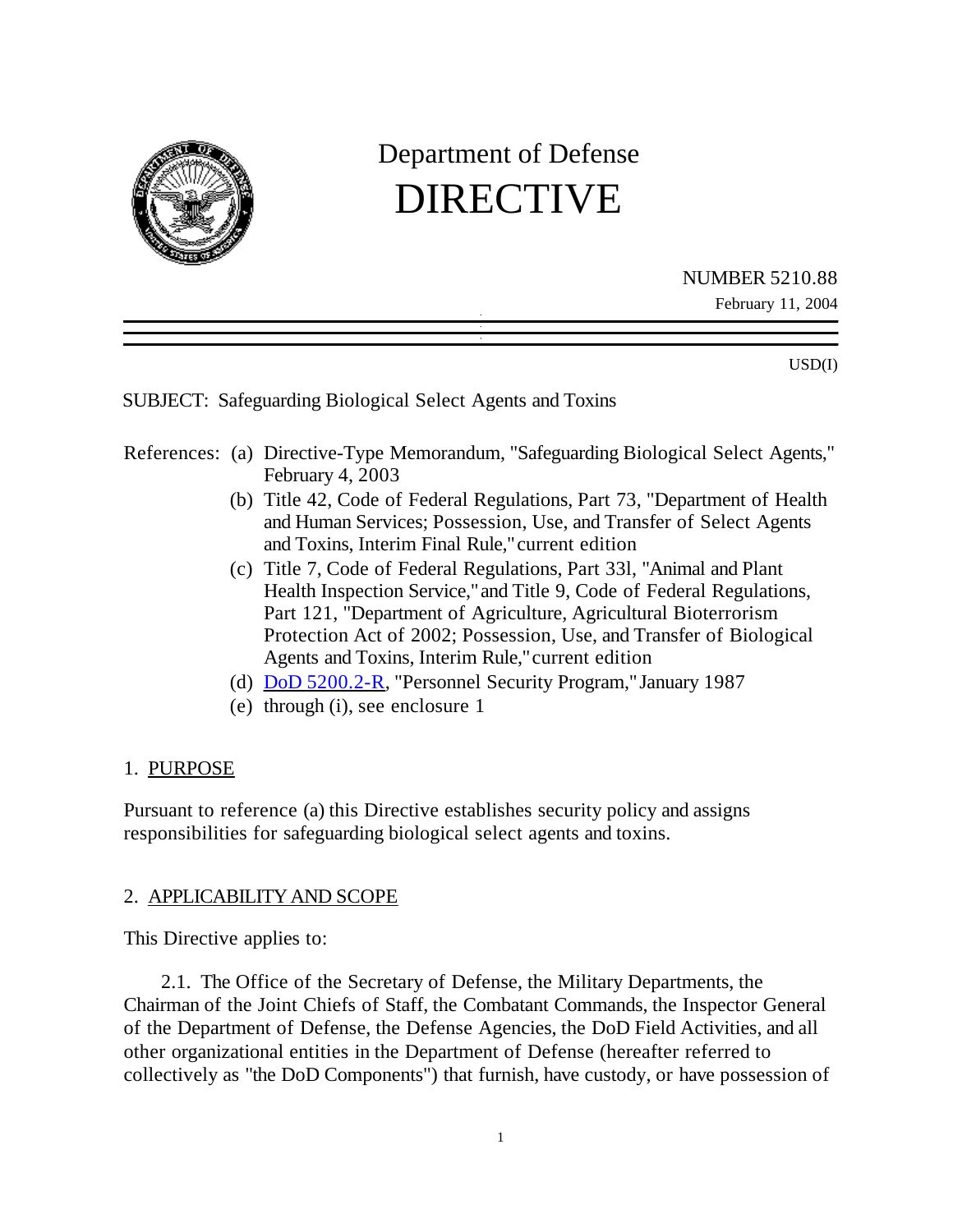biological select agents or toxins justified by a prophylactic, protective, bona fide research or other peaceful purpose to support biological defense programs, medical research, clinical diagnostic testing, or teaching.

2.2. All contracts through incorporation of its provisions into those contracts for which performance depends on access to DoD biological select agents or toxins.

2.3. Cooperative Research and Development Agreements and Memoranda of Agreement with other research partners and government agencies that involve furnished DoD biological select agents and toxins for a DoD effort.

# 3. DEFINITIONS

Terms used in this Directive are defined in enclosure 2.

# 4. POLICY

It is DoD policy that:

4.1. The Department of Defense shall be in full compliance with the provisions of the Biological Weapons Convention to which the United States is a party.

4.2. All DoD facilities using, possessing, transferring, or receiving biological select agents or toxins and contract facilities furnished DoD-supplied biological select agents or toxins, shall be registered in accordance with Title 42, Code of Federal Regulations, Part 73 and Title 7, Code of Federal Regulations, Part 331 (references (b) and  $(c)$ ).

4.3. All biological select agents and toxins shall be properly safeguarded against loss, theft, diversion, and unauthorized access or use in accordance with the minimum standards in the instruction to be issued by the Under Secretary of Defense (Intelligence) (USD(I)).

4.4. A current list shall be maintained of all DoD and contractor facilities that work with, transport, or store DoD biological select agents and toxins identified by the Department of Health and Human Services (HHS) and the Department of Agriculture (USDA), listed at references (b) and (c).

4.5. Individuals who have a legitimate need to handle or use biological select agents and toxins, or whose duties afford access to storage and work areas, storage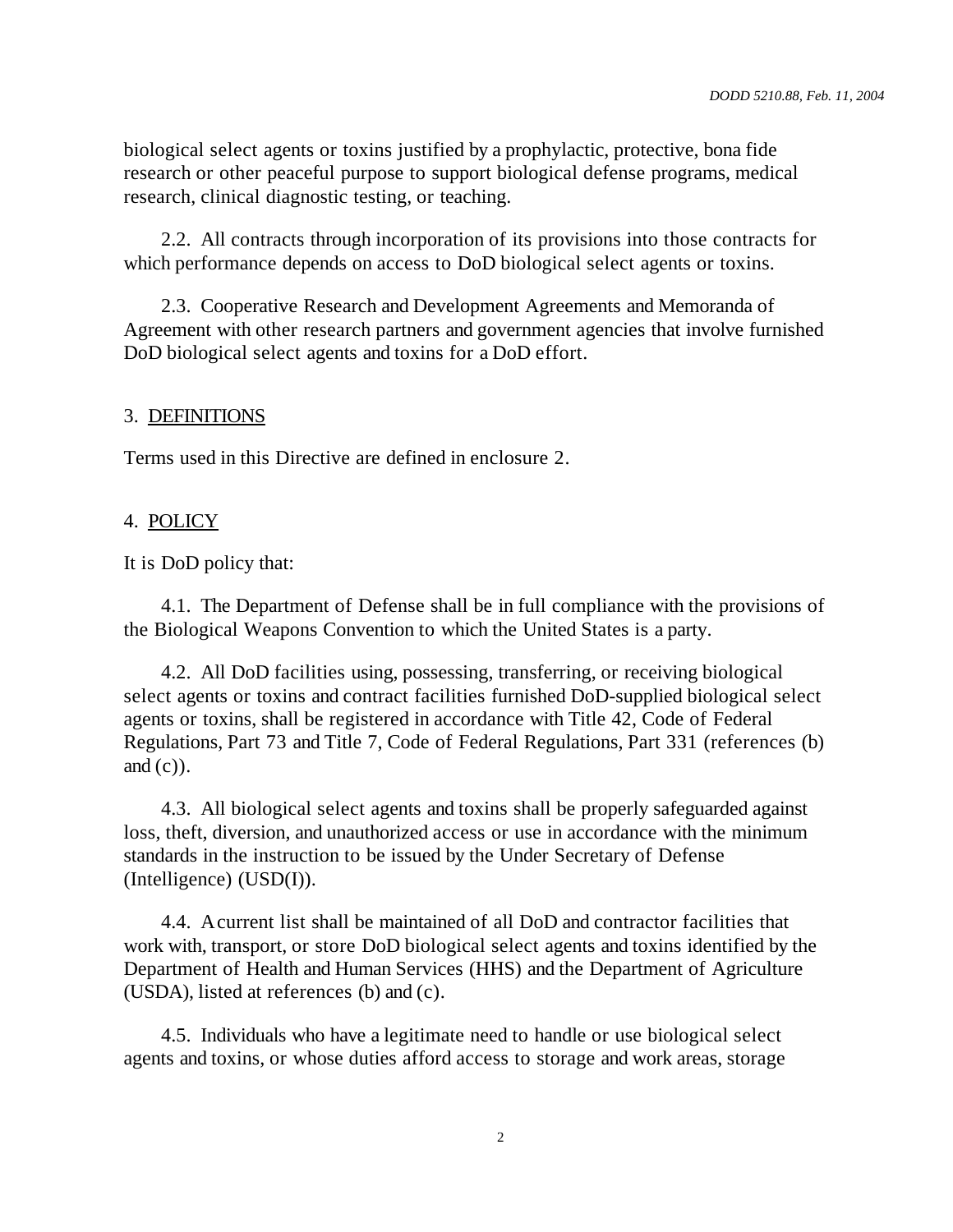containers and equipment containing biological select agents or toxins shall be screened initially for suitability and reliability. This means that they shall be emotionally and mentally stable, trustworthy, and adequately trained to perform the assigned duties and shall be the subject of a current and favorably adjudicated National Agency Check with Local Agency Checks and Credit Checks for military and contractor employees and an Access National Agency Check with credit checks and written inquiries for civilian employees with a reinvestigation every 5 years and they shall be evaluated on a continuing basis using the criteria issued by the USD(I).

4.6. If access to classified information is required, the appropriate personnel security clearance investigation shall be requested in accordance with DoD 5200.2-R, reference (d).

4.7. A restricted person, as defined in section 73.8 of reference (b) and the Denial, Revocation, and Suspension of Registration Section of reference (c), may not have access to biological select agents or toxins.

4.8. Biosafety Level (BSL) 2, 3, and 4 facilities and laboratories containing biological select agents or toxins shall be designated as restricted areas, as defined in enclosure 2.

4.9. Visits, assignments, and exchanges of foreign nationals shall be processed in accordance with DoD Directive 5230.20 (reference (e)).

4.10. The DoD Components using biological select agents or toxins for combating terrorism shall be included in antiterrorism programs for a collective, proactive effort focused on the prevention and detection of terrorist attacks pursuant to the requirements, policy, and responsibilities specified in DoD Directive 2000.12 (reference (f)).

4.11. A security baseline vulnerability assessment shall be conducted, reviewed annually, or updated as a new vulnerability or threat becomes apparent. The threat assessment shall be reviewed and updated more frequently if the threat or other circumstances affecting security measures change.

4.12. Material weaknesses shall be reported in compliance with DoD Directive 5010.38 (reference (g)).

4.13. Export Control requirements for biological select agents and toxins shall be implemented in accordance with DoD Directive 2040.2 (reference (h)).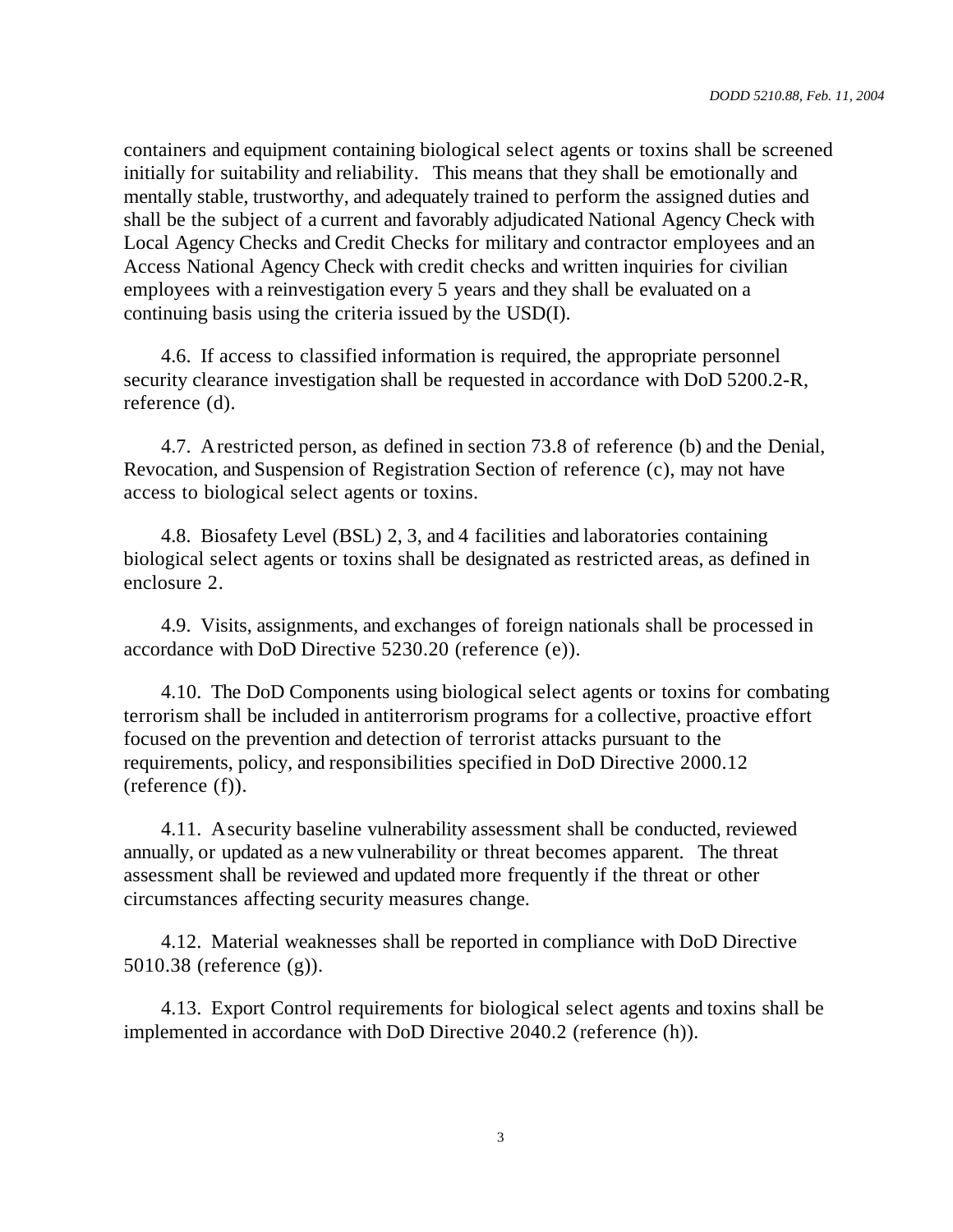## 5. RESPONSIBILITIES

#### 5.1. The Under Secretary of Defense for Intelligence shall:

5.1.1. Issue a DoD Instruction establishing the minimum security standards for safeguarding biological select agents and toxins.

5.1.2. Establish a Biological Personnel Reliability Program for individuals with access to biological select agents and toxins.

5.1.3. Conduct oversight visits to assess the adequacy of security safeguards for biological select agents and toxins.

5.1.4. Ensure the Director, Defense Intelligence Agency, produces a multidiscipline baseline threat assessment addressing the Foreign Intelligence and Security Services, terrorism, information operations, sabotage, and proliferation threats related to biological select agents and toxin triennially, or more frequently if required.

5.2. The Assistant to the Secretary of Defense for Nuclear and Chemical and Biological Defense Programs (ATSD(NCB)), under the Under Secretary of Defense (Acquistion, Technology, and Logistics) shall:

5.2.1. Establish and maintain a secure database of all biological select agents and toxins for certified activities at DoD-owned and -operated facilities registered with, and withdrawn from, the HHS Centers of Disease Control and Prevention (CDC), and/or the USDA Animal and Plant Health Inspection Service (APHIS) and of the register of current and previous Responsible and Alternate Responsible Officials.

5.2.2. Establish and maintain a secure database of all DoD-supplied biological select agents and toxins for certified activities at DoD contractor facilities registered with, and withdrawn from, the CDC and/or APHIS, and of the register of current and previous Responsible and Alternate Responsible Officials.

5.2.3. Establish procedures and a coordination plan for effective responses to accidents or incidents involving biological select agents or toxins.

5.3. The Heads of the DoD Components shall:

5.3.1. Ensure that Responsible and Alternate Responsible Officials are designated to fulfill requirements in accordance with references (b) and (c).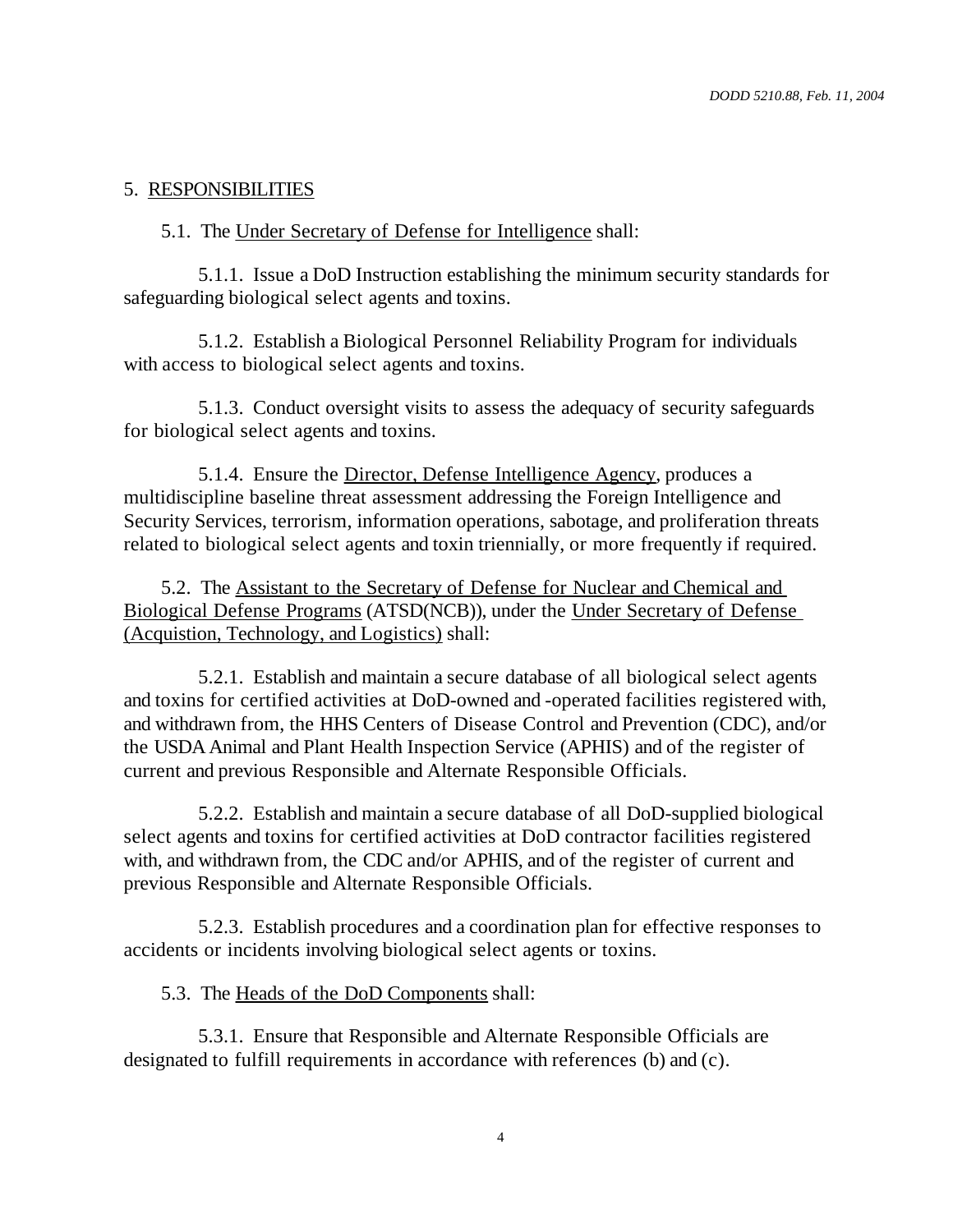5.3.2. Ensure compliance with policy established herein to include planning and programming fiscal and personnel resources necessary to implement the policy.

5.3.3. Notify the ATSD(NCB) prior to registration of any new DoD BSL facility.

5.3.4. Ensure biological select agents, toxins, and facilities are registered in accordance with Federal, State, and local regulations, including CDC and APHIS guidelines.

5.3.5. Establish maximum allowable amounts of any reproducible select agent generated by growth in any liquid or solid media and/or maximum allowable quantities for toxins at each facility, to include research and/or test quantities, based on program requirements.

5.3.6. Develop a security plan that includes security measures designed to ensure that all biological select agents and toxins are safeguarded against loss, theft, diversion, and unauthorized access or use.

5.3.7. Develop procedures to comply with the minimum security standards issued by the USD(I).

5.3.8. Coordinate public releases of information regarding biological select agents or toxins with the Directorate, Freedom of Information and Security Review, Washington Headquarters Services, in accordance with DoD Instruction 5230.29 (reference (i)).

5.3.9. Establish and maintain a secure inventory database system to account for biological select agents and toxins for certified activities at DoD and DoD contractor BSL facilities registered with, and withdrawn from, the CDC and/or APHIS, and a register of current and previous Responsible and Alternate Responsible Officials. This information will be provided to the ATSD(NCB) upon request.

5.4. The Secretary of the Army shall:

5.4.1. Develop and coordinate security classification guidance, as appropriate, and provide that guidance to the DoD Components to ensure consistency in classification and dissemination of information related to biological select agents and toxins.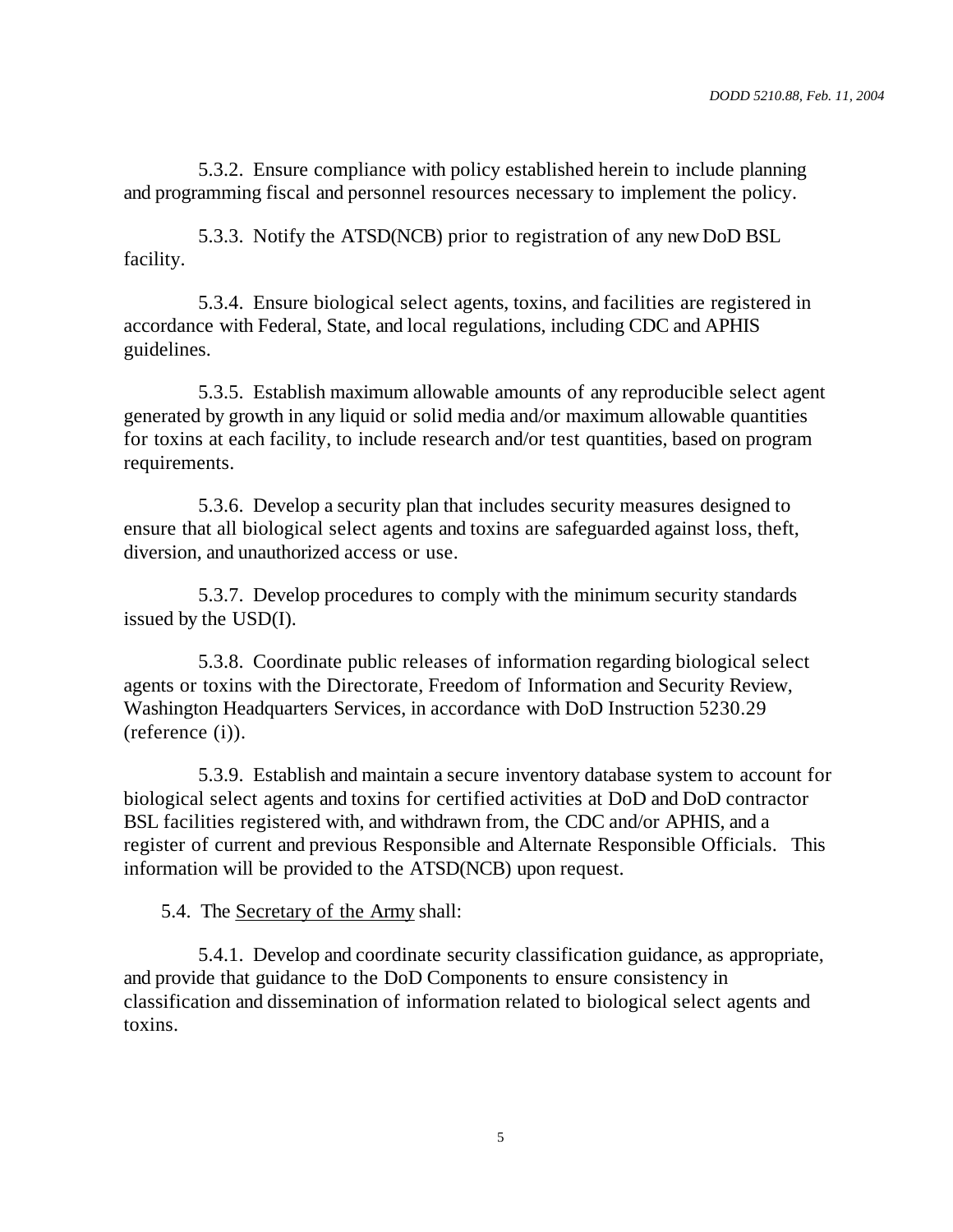5.4.2. Stay current on the list of CDC and APHIS biological select agents and toxins and inform the USD(I) and the ATSD(NCB) of any changes in the lists.

#### 6. EFFECTIVE DATE

This Directive is effective immediately.

Toul Welfruite .<br>Paul Wolfowitz

Deputy Secretary of Defense

Enclosures - 2

- E1. References, continued
- E2. Definitions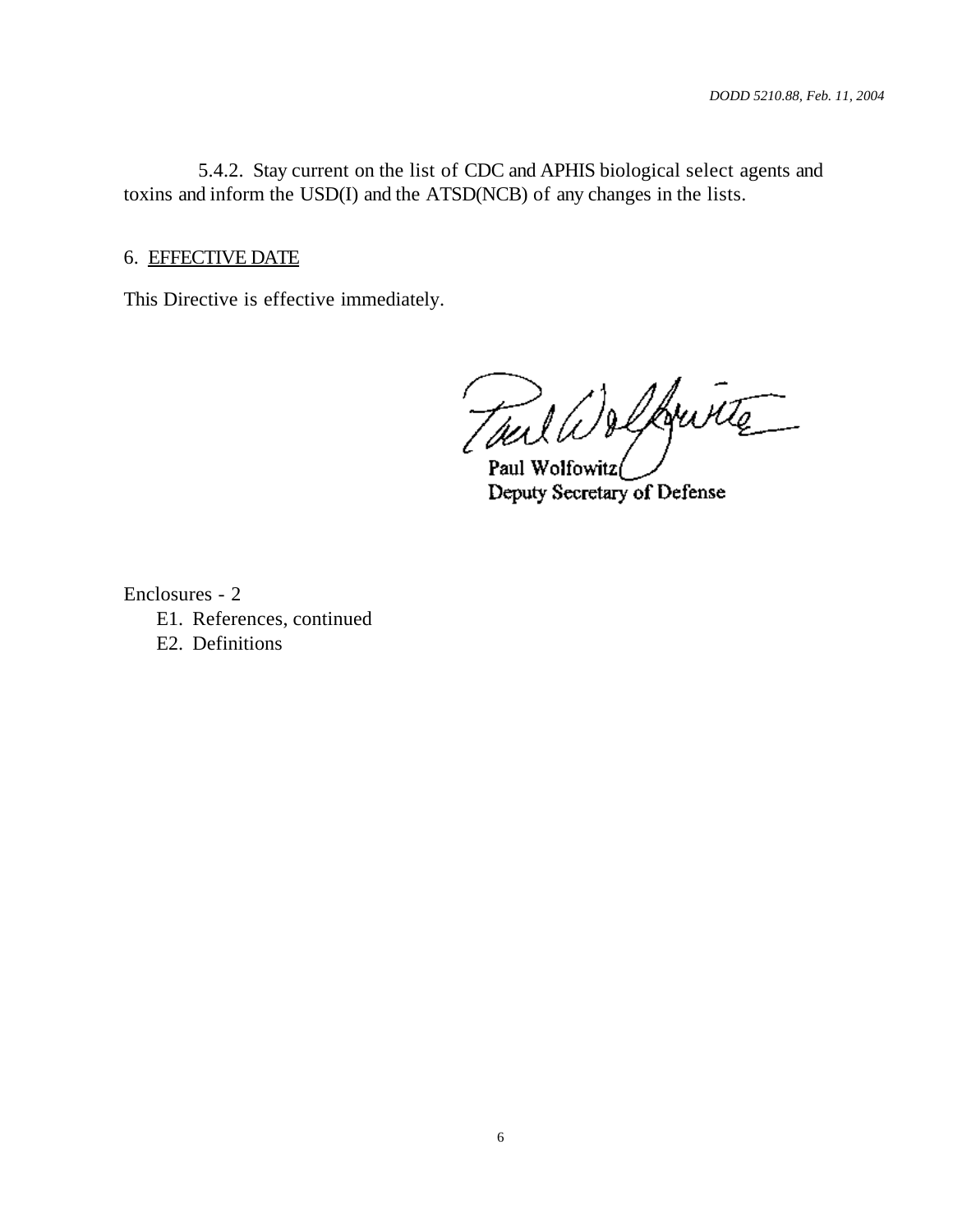## E1. ENCLOSURE 1

# REFERENCES, continued

- (e) DoD Directive 5230.20, "Visits, Assignments, and Exchanges of Foreign Nationals," August 12, 1998
- (f) DoD Directive 2000.12, "DoD Antiterriorism Program (AT)," August 13, 2003
- (g) DoD Directive 5010.38, "Management Control (MC) Program," August 26, 1996
- (h) DoD Directive 2040.2, "International Transfers of Technology, Goods, Services, and Munitions," January 17, 1984
- (i) DoD Instruction 5230.29, "Security and Policy Review of DoD Information for Public Release," August 6, 1999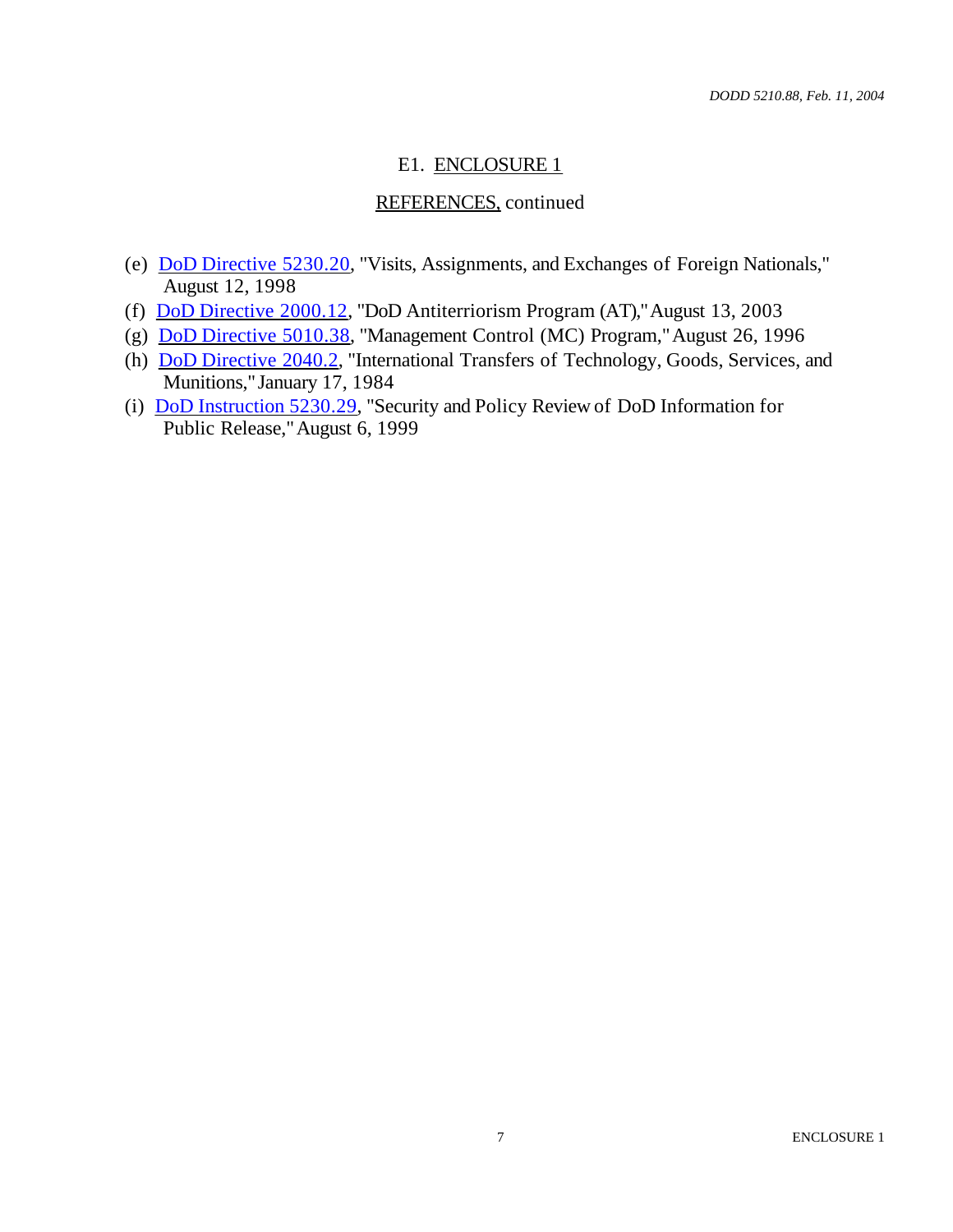#### E2. ENCLOSURE 2

#### **DEFINITIONS**

E2.1.1. Biosafety Levels (BSL). Specific combinations of work practices, safety equipment, and facilities designed to minimize the exposure of workers and the environment to infectious agents. There are four biosafety levels.

E2.1.2. Biological Agent. Living microorganism or their byproduct (toxins), when natural or modified, including viruses or infectious pathogens derived from them that causes disease or death in humans, plants, or animals. Biological agents may exist as purified and concentrated cultures, but may also be present in a variety of materials such as body fluids, tissues, soil samples, etc.

E2.1.3. Biological Select Agents and Toxins. Biological agents and toxins selected by the CDC and APHIS that present a high bioterrorism risk to national security and have the greatest potential for adverse public health impact with mass casualties of humans and/or animals or that pose a severe threat to plant health or to plant products. The lists of select agents and toxins, overlap select agents and toxins, and biological agents and toxins, are reviewed and updated by the CDC and APHIS, and are found in references (b) and (c). These agents are also known as high consequence livestock pathogens and toxins, non-overlap agents and toxins, and listed plant pathogens.

E2.1.4. Overlap Agents. Select agents and toxins regulated by both agencies, HHS and USDA, are identified as "overlap" select agents and toxins.

E2.1.5. Restricted Area. An area that entry is subject to special restrictions or control for security reasons, or to safeguard property or material.emsp; This does not include those designated areas restricting or prohibiting overflight by aircraft. Restricted areas may be of different types depending on the nature and varying degree of importance of the security interest, or other matter contained therein.

E2.1.6. Responsible Official. An individual designated by the Installation Commander/Head of the DoD Agency, certified and approved by the CDC or APHIS for access to biological select agents and toxins, and has the authority and responsibility to ensure requirements are met in accordance with references (b) and (c).

E2.1.7. Toxins. Toxins are poisonous compounds produced by a living organism. Unlike organisms, toxins cannot replicate.